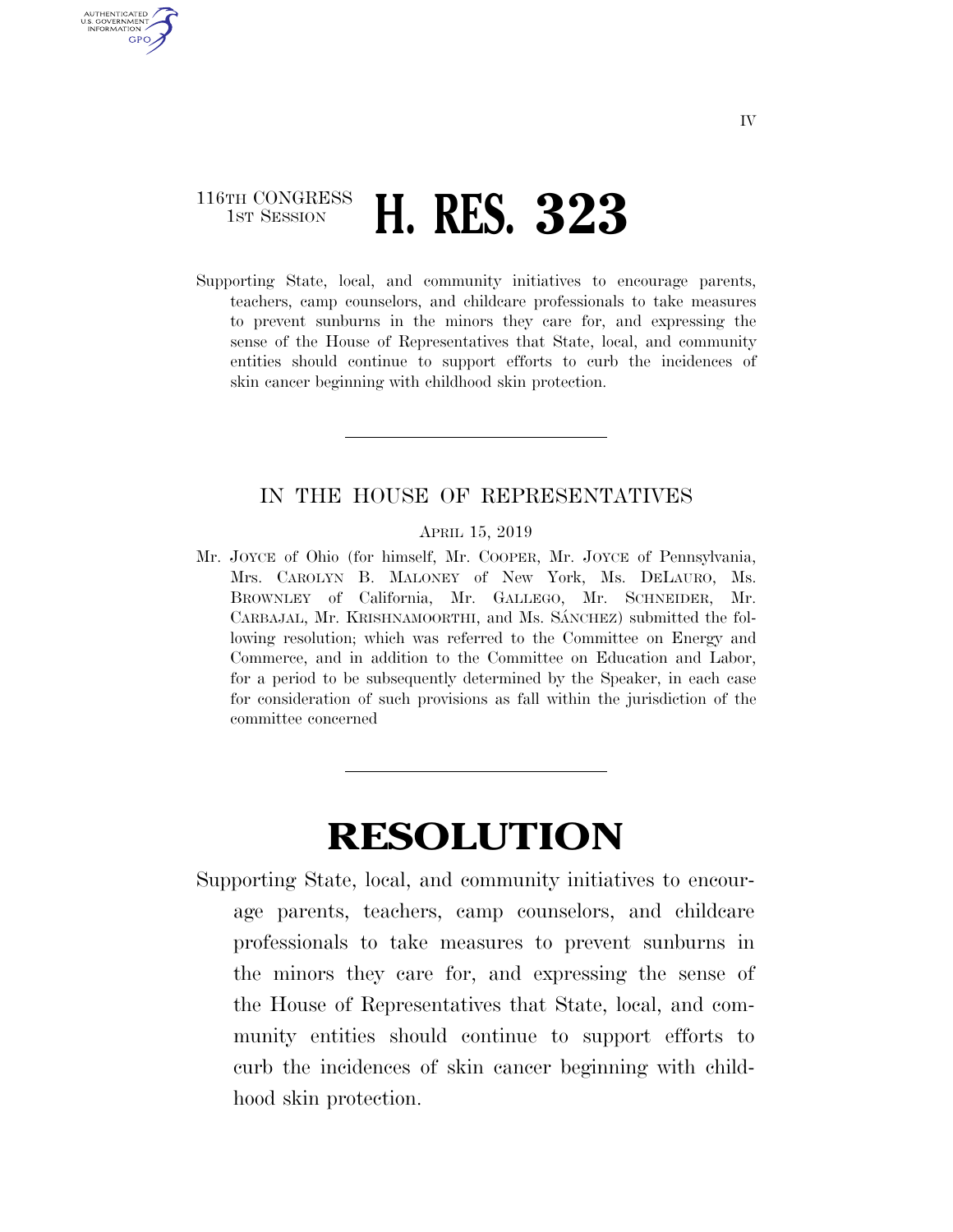- Whereas increasing intermittent sun exposure in childhood and during one's lifetime is associated with an increased risk of squamous cell carcinoma, basal cell carcinoma, and melanoma;
- Whereas even one blistering sunburn during childhood or adolescence can nearly double a person's chance of developing melanoma later in life, while five or more blistering sunburns in late adolescence increases one's melanoma risk by 80 percent and nonmelanoma risk by 68 percent;
- Whereas because sunscreen is an over-the-counter drug, sunscreen is not allowed in many schools without physician authorization;
- Whereas in these cases, sunscreen is usually required to be stored in a locked cabinet in the nurse's office;
- Whereas sunscreens that meet FDA standards can be used safely without consulting a health care professional when used as directed; and
- Whereas research shows that broad spectrum sunscreen with SPF 30 or higher, when used as directed with other skin protection measures, can prevent sunburn and reduce the risk of skin cancer and premature aging: Now, therefore, be it
	- 1 *Resolved,* That the House of Representatives—
- 2 (1) supports Federal, State, and local efforts to 3 exempt sunscreen from over-the-counter medication 4 bans in schools and encourages all schools to allow 5 students to possess sunscreen at school without re-6 striction and without requiring physician authoriza-7 tion;